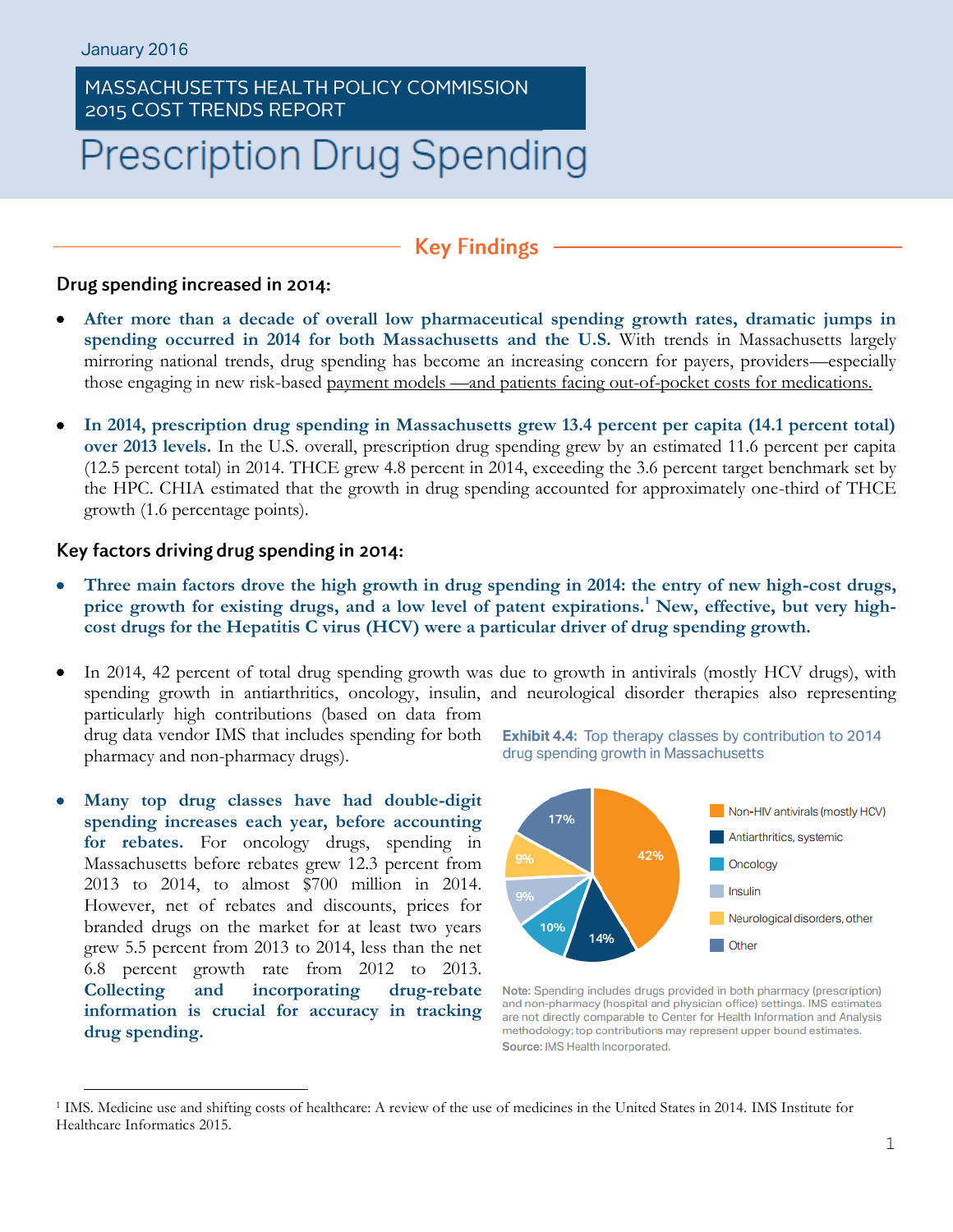## Affordability concerns:

- The prices of high-cost drugs impact affordability for patients accessing high cost products**. Cost-sharing for a specialty-tier drug under Medicare Part D is usually between 25 and 33 percent of the drug's negotiated price.** In 2013, 23 percent of commercial plans had a specialty tier of cost-sharing. All plans sold on ACA exchanges have specialty tiers, with the average bronze plan offering 34 percent cost-sharing for these drugs.
- **While patient liability is limited through ACA out-of-pocket maximums, these limits still represent a substantial financial burden for many patients. Furthermore, drug costs ultimately impact all consumers through the inclusion of these costs in insurance premiums.**

## **Expectations for future drug spending:**

- **While 2014 had unique factors for spending, many trends strongly suggest that large increases in drug spending will continue, in the absence of policy changes.**
- **Expensive and complex products—specialty and biologic drugs— have been gaining in their share of all drug spending.** Spending on specialty drugs, which typically cost more than \$6,000 a year, grew from 26 percent to 34 percent of Massachusetts' drug sales between 2010 and 2014. While increases in prices and spending on new products have long been offset by expiring patents, the complex market for biologics is unlikely to exactly mirror traditional levels of substitution with lower-cost generic products.
- **CMS estimates annual high single digit spending growth over the next decade.** In fact, data from the first three quarters of 2015 show drug spending increases of more than 8 percent in the U.S. relative to the same time period in 2014.



Exhibit 2.6: Annual growth in commercial spending per

enrollee, by spending category, 2010 - 2014

Source: Centers for Medicare and Medicaid Services: Center for Health **Information and Analysis** 

## **HPC Recommendations**

## Rebate data, pricing transparency and public accountability:

- The Legislature should require increased transparency in drug pricing and manufacturer rebates.
	- o Collecting and incorporating drug-rebate information is crucial for accuracy in tracking drug spending. Collection strategies should consider the confidentiality of net pricing agreements in their design.
	- o CHIA may be able to leverage existing authority to collect drug-rebate information.
	- o The Legislature should add pharmaceutical and medical device manufacturers to the list of mandatory market participant witnesses at the HPC's Annual Health Care Cost Trends Hearing.

## Value-based price benchmarks and risk-based contracting:

 All payers should pursue the use of value-based benchmarks when negotiating prices and consider opportunities for the use of risk-based contracting with manufacturers.